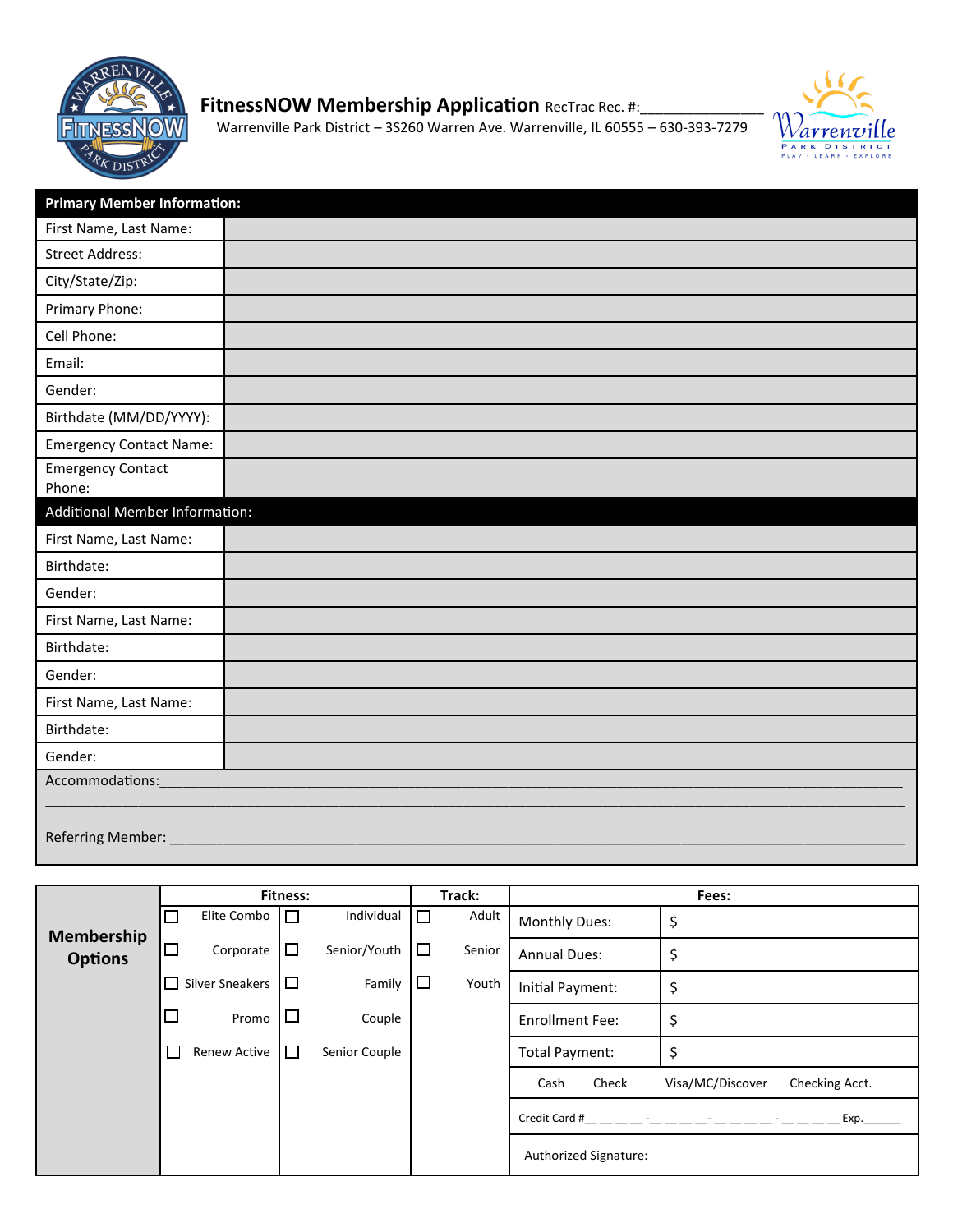**1. Monthly Payment Plan:** \$\_\_\_\_\_\_\_\_\_ per month beginning \_\_\_\_\_/\_\_\_\_\_\_\_\_\_\_ for twelve months, after which it becomes self-renewing on the 15th of each month. FitnessNOW is authorized to increase charges, withdrawals for monthly fees and assess a charge for any returned EFT drafts in accordance with this agreement.

**PAYMENT OF FEES:** You hereby authorize the Warrenville Park District to process the above charges or withdrawals by Electronic Funds Transfer (EFT) as indicated on your membership application. **\_\_\_\_\_\_\_\_ Initial**

**EFT Membership Only:** EFT Membership will continue on a month-to-month basis after the initial 12 month term at the prevailing membership rate, until cancelled by member. Fifteen (15) days advance written notice of any changes will be provided. Rates may change periodically and you will receive a 30 day written notice if changes are to occur. **\_\_\_\_\_\_\_\_\_ Initial**

**EFT ONLY-TERMINATION OF MEMBERSHIP:** Any suspended fitness membership with unpaid dues after 55 days will be considered in default of this membership agreement. Memberships in default will be terminated. Upon termination of membership, no refund of dues or other fees shall be issued. Registration of any Park District programs may not occur until all prior charges are paid in full. After a termination of membership for default of payment, a new membership agreement must be completed using current rates and enrollment fees in effect at the time of reenrollment. In addition, all prior charges must be paid in full, by cash or valid credit card, before reenrollment, or registration of any Park District programs, can take place. **\_\_\_\_\_\_\_\_\_ Initial**

**2. Annual Payment in Full:** You elect to pay for twelve months in advance. This membership is annual. Paid-in-full memberships do not self-renew.

**ANNUAL-RENEWAL POLICIES:** Annual Membership holders will be sent a notice in the mail one month prior to date of expiration. To complete the renewal process, member must complete renewal paperwork and pay the appropriate fees in person at the registration office; if no action is taken the membership will end upon expiration date.

**If your membership lapses for more than 30 days you will be charged the \$25 enrollment fee when you sign up again. \_\_\_\_\_\_\_\_ Initial**

## **PAYMENT and TERMS (All Initial Boxes Must Be Completed Below):**

You hereby authorize FitnessNOW as a part of the Warrenville Park District, or its affiliated companies, to undertake the above charges. **\_\_\_\_\_\_\_\_\_ Initial**

**All-DUES & OTHER CHARGES:** The Warrenville Park District shall determine the amount and terms of payment of dues. Fees may be paid in Full for Annual 12 month Memberships or paid on a monthly basis through (EFT) Electronic Funds Transfer. The term for EFT memberships is 12 equal monthly payments, not including the initial prorated amount paid from the date of acceptance. EFT Fitness membership payments are deducted on the 15th of each month. Any unpaid dues or late fees incurred must be paid to avoid membership suspension. There will be a \$25 service charge added to your account for: (1) Bank account withdrawals that are rejected by the bank or credit card charges that are rejected by the credit card company. Pre-paid dues are non-refundable. **\_\_\_\_\_\_\_\_ Initial**

**ALL-TRANSFERS/CHANGES:** Any additional changes made to membership contracts will automatically begin a new 12 month term from the day the change is approved. Downgrading will not be accepted until the initial 12 month contract is complete. **\_\_\_\_\_\_\_\_\_ Initial** 

**ALL-CANCELLATION OF MEMBERSHIP:** Annual (Paid in Full or EFT) memberships will not be cancelled or extended due to lack of use. Memberships may be cancelled for the following: 1) Illness/Injury-Upon written advice from physician. 2) Moving more than 25 miles away-(Proof of forwarding address required). 3) Any time after the first year of membership or 12 monthly EFT payments not including the initial prorated amount paid from the date of acceptance. Advance Notice-A member must request in writing and received by the Warrenville Park District no later than 15 days after the last scheduled payment to avoid being billed for the following month's charges. Forms-Cancellation/Refund forms for FitnessNOW memberships are available: At the Registration Office, 3S260 Warren Avenue, Warrenville, IL 60555, Online at www.warrenvilleparks.org, forms, print, sign and return to Registration office, or Email your request to info@warrenvilleparks.org, Attention: Michelle Savage. **\_\_\_\_\_\_\_\_\_ Initial**

**ALL-SATISFACTION GUARANTEE:** The Warrenville Park District guarantees your satisfaction with FitnessNOW during the first 15 days. If you are not completely satisfied, we will refund your membership fee. Six month passes and daily fees are non-refundable. Note: Check refunds may take between 30-60 days to receive a full refund. **\_\_\_\_\_\_\_\_\_ Initial**

**BEHAVIOR MANAGMENT:** All members and participants must adhere to the Warrenville Park District's Behavior Management/Code of Conduct Policy. This includes refraining from harassment of any kind to other members, participants or staff. \_\_\_\_\_\_\_\_ **Initial**

**Acknowledgment of Membership Agreement:** I (We) wish to purchase the above selected membership at FitnessNOW. I (We) certify that all of the information provided on this form is true and correct. I (We) understand that the Warrenville Park District may verify this information, and that misrepresentation of the information may result in denial of membership privileges. As a member(s), I (We) agree to conform to and be bound by the rules, regulations and policies of Warrenville Park District, as they may be amended.

**Member Signature: \_\_\_\_\_\_\_\_\_\_\_\_\_\_\_\_\_\_\_\_\_\_\_\_\_\_\_\_\_\_\_\_\_\_\_\_\_\_\_\_\_\_\_\_\_\_\_\_\_\_\_\_\_\_\_\_\_\_\_\_\_\_\_\_\_\_\_\_\_\_ Date: \_\_\_\_\_\_\_\_\_\_\_\_\_\_\_\_\_\_\_\_\_\_\_\_\_\_\_**

|       |                 | <b>Staff Use Only</b>              |                                      |
|-------|-----------------|------------------------------------|--------------------------------------|
| Date: | Staff Initials: | <b>Received NEW Member Packet?</b> | *If Applicable – Attach VOIDED Check |
|       |                 | <b>YES</b><br><b>NC</b>            |                                      |